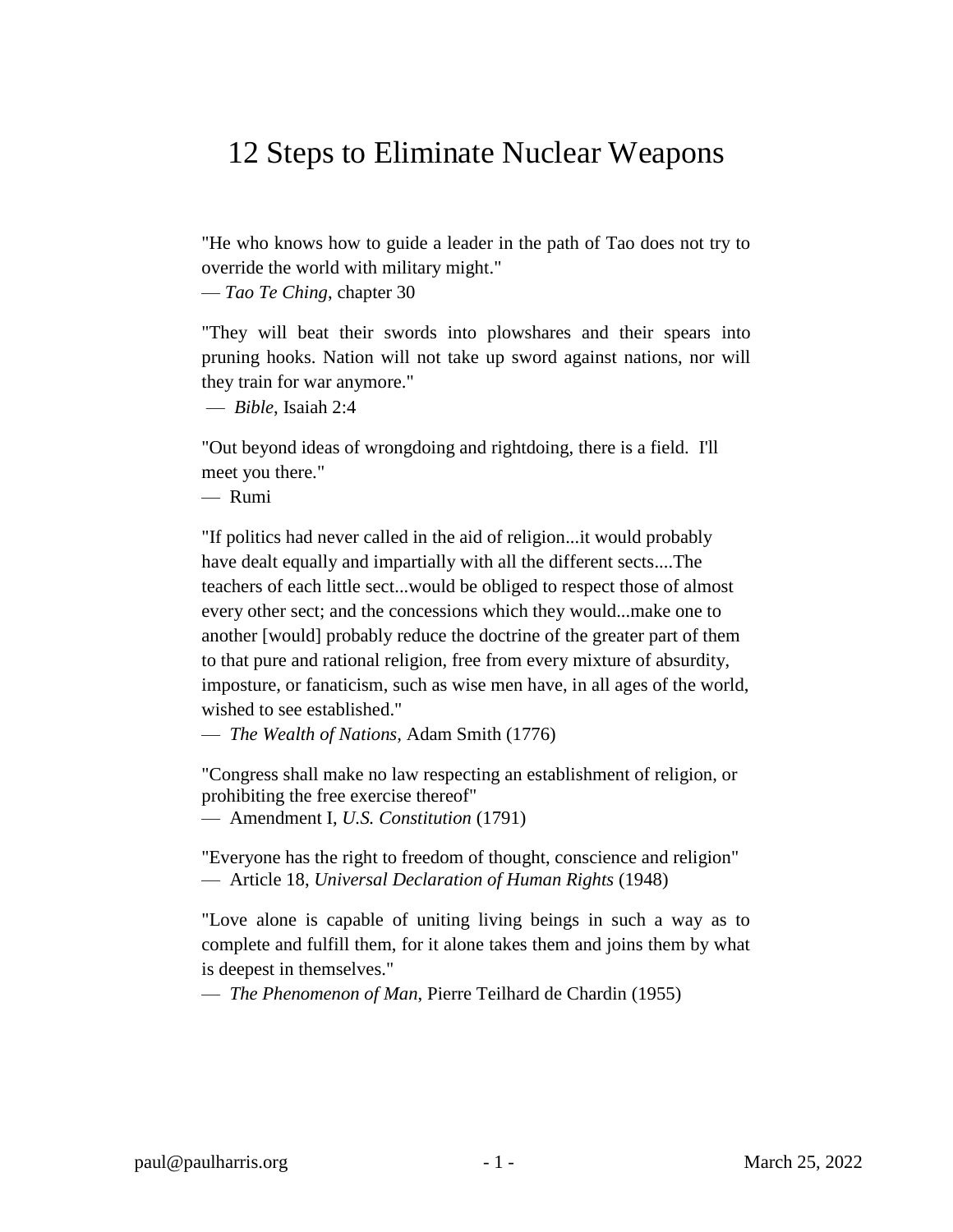- 1. After the American Revolutionary War, 13 former British colonies joined together peacefully to become the United States of America.
- 2. After World War II, which included the only use of nuclear weapons, the nations of the world peacefully established the United Nations.
- 3. The Non-Proliferation Treaty (NPT) opened for signatures in 1968, went into force in 1970, and was extended indefinitely in 1995. 191 States joined the Treaty, including the 5 largest nuclear weapon States. It is still the only binding commitment in a multilateral treaty to the goal of disarmament by the nuclear weapon States. Safeguards under the International Atomic Energy Agency (IAEA) verify compliance through inspections.
- 4. In 1993, 12 Western European nations joined together peacefully to form the European Union. As of 2022, there are 27 nations in the European Union, including 16 additional nations in Central and Eastern Europe minus the UK.
- 5. In 2016, the First Committee of the UN General Assembly adopted a resolution to convene negotiations in 2017 on a "legally binding instrument to prohibit nuclear weapons, leading towards their total elimination." The voting result was 113 nations in favor and 35 against, with 13 abstentions. In 2021, the Treaty on the Prohibition of Nuclear Weapons (TPNW) entered into force with 86 signatory states. 69 nations did not vote, among them all of the nuclear weapon states and all NATO members except the Netherlands. It is the first legally binding international agreement to comprehensively prohibit nuclear weapons with the ultimate goal being their total elimination.
- 6. Nations with nuclear weapons are not likely to eliminate them until there is credible assurance international disputes will be resolved peacefully.